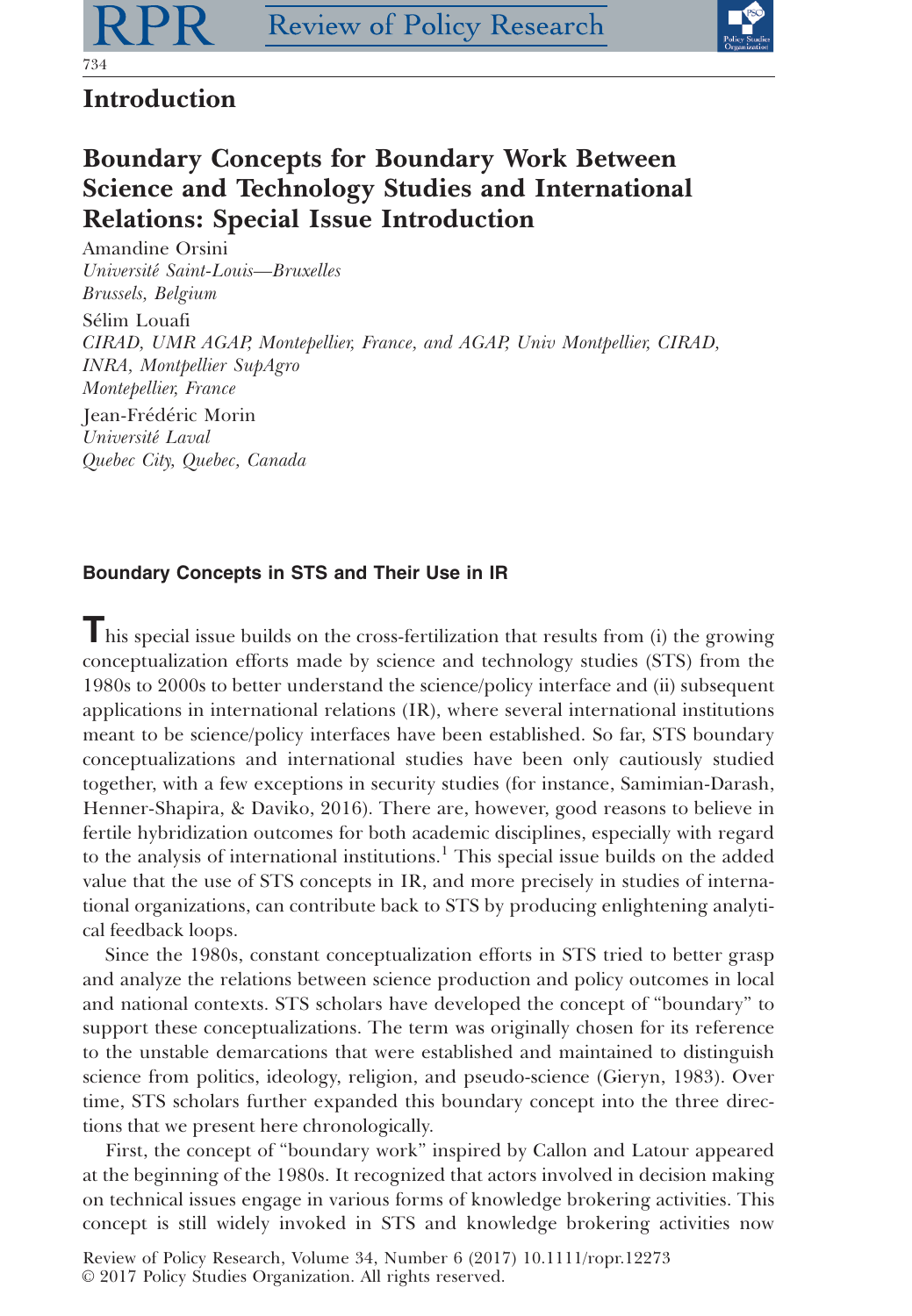include informing, consulting, matchmaking, engaging, collaborating, and capacity building (Michaels, 2009). These activities, named "boundary work," help reduce the tensions that often arise between actors who do not share the same knowledge systems (distinguishing scientific vs. nonscientific knowledge). As a result, boundary work indicates that mutual understanding can be reached while preserving the boundaries that remain necessary to clarify each role.

Second, authors started to work on "boundary objects" (Star & Griesemer, 1989). This second direction aims at giving more flesh to a "boundary work" concept that was hard to operationalize. Boundary objects are defined as "scientific objects, which both inhabit several intersecting social worlds and satisfy the informational requirements of each of them. Their boundary nature is reflected by the fact that they are simultaneously concrete and abstract, specific and general, conventionalised and customised" (Star & Griesemer, 1989, p. 393). These boundary objects can be classifications, reports, constructions, or any concrete element that helps draw a boundary between scientific data and policy. Boundary objects have two defining features. First, with respect to boundary work, boundary objects have an architecture; meaning that they have a scale and a structure, for instance. Second, they operate at the boundary, providing flexibility of interpretation by a wide range of actors (Star, 2010).

Third, scholars later developed the concept of "boundary organizations" (Guston, 2001; Miller, 2001) that introduced another criterion: accountability. Like boundary objects, boundary organizations exist at the frontier of the two relatively different social worlds of politics and science. Like boundary objects, they are formalized as they represent organizations comprising experts. But in addition to these two elements, boundary organizations also have distinct lines of accountability to each of these social worlds. Not only do "boundary organizations" perform boundary work and produce boundary objects: they also provide forums where actors from all sides of the science/nonscience divide can interact. Such boundary organizations communicate and translate their respective knowledge and they build joint knowledge that has to be perceived as credible, legitimate, and salient (Cash et al., 2003; Guston, 2001). Boundary organizations distribute accountability across the boundaries, embodying an advanced formalization effort with respect to the first two dimensions.

While these three directions were initially mobilized to describe transformations that were happening at the local and national levels of policy making, international studies have recently and dynamically embraced these STS concepts to operationalize them at the international level. For instance, the Roundtable on Sustainable Palm Oil has been recently analyzed as performing boundary work by gathering experts from all actor groups concerned who discuss economic, environmental, and social scientific data on current markets and on their potential to make sustainable palm oil the norm (Offermans & Glasbergen, 2015). Boundary objects have appeared on the international scene in all categories, including classifications like the International Nuclear Event Scale of the International Atomic Energy Agency, reports like the United Nations Global Environmental Outlook, or constructions like a United Nations High Commissioner for Refugees refugee camp.

Boundary organizations have also flourished in international affairs where they have assumed a remarkable political role. Since the end of the 1980s, the need was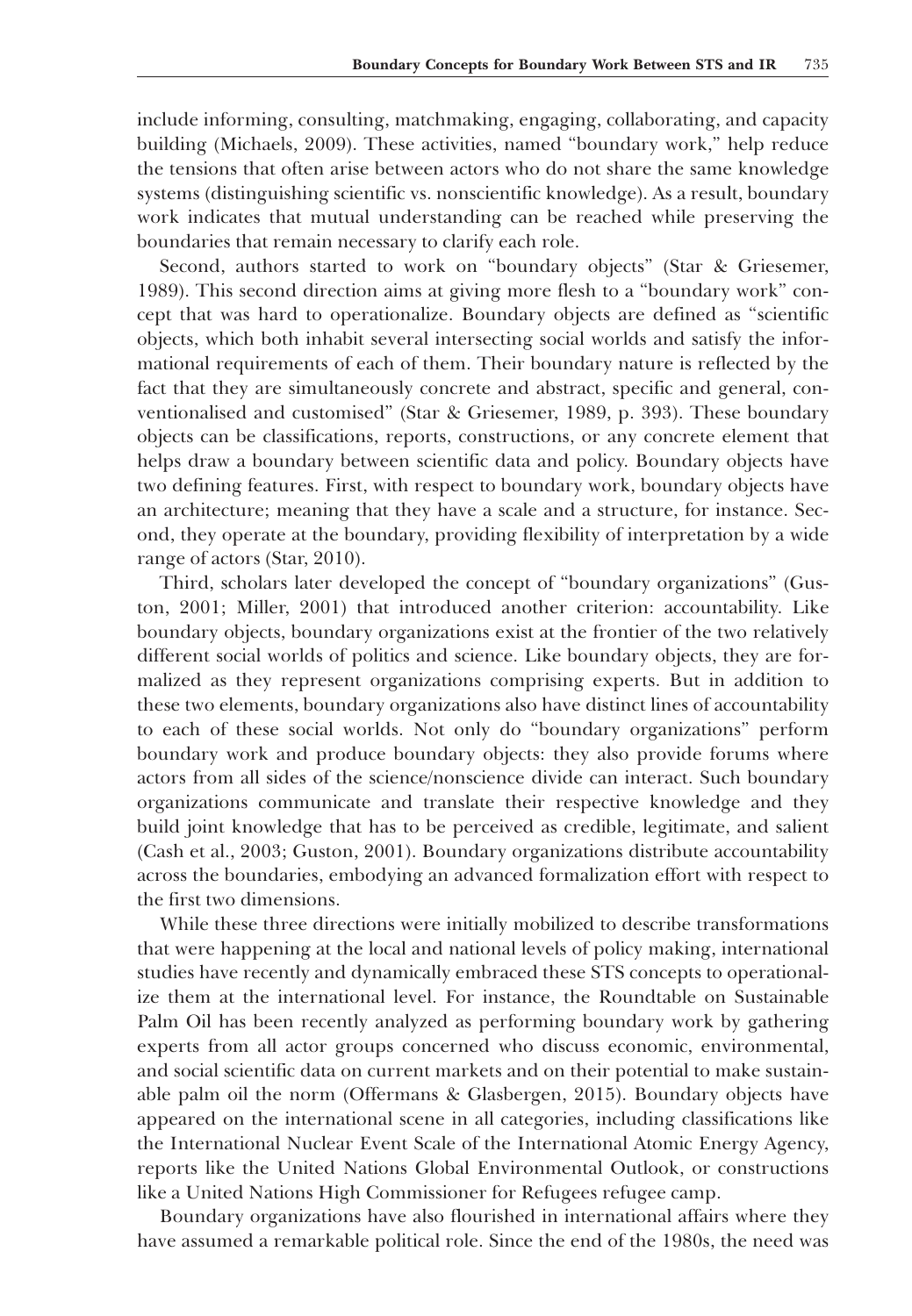felt to manage effectively the interface between science and policy for enhanced global collective action. In 1988, governments created the International Panel on Climate Change (IPCC) to support and inform decision making regarding global warming. In 2012, they established the International Platform for Biodiversity and Ecosystem Services (IPBES) to review and assess knowledge generated by scientists, civil society groups, governments, and traditional communities. Progressively, international boundary organizations have expanded from the environmental domain and reached other issue areas, including among others health (see the contribution by Holzscheiter, 2017), food security (such as the World Committee on Food Security, see Brem-Wilson, 2015), and education (with the notable contribution of the OECD, see Grek, 2014). The idea to perform boundary work through boundary organizations in international affairs is, as a result, highly topical.

While the phenomena of boundary work, boundary objects and boundary organizations are growing in international affairs, there has clearly been a lack of scholarly reflection on what the exportation of STS concepts to IR means, both for IR and for STS. To be sure, other authors have recognized the range of benefits that could be drawn from using STS concepts in IR (Lidskog & Sundqvist, 2015; Miller, 2001). However, very few scholars have built on these benefits and there is still great room for putting STS and IR in perspective. First, insufficient studies have been conducted on boundary concepts in international affairs with respect to studies on boundary concepts in national contexts at least outside the security realm. This is surprising when one considers the number of flourishing initiatives in other fields. Second, existing studies often take the STS conceptualizations for granted, referring to the time when the concepts were coined and first identified, with very little reflection on their evolution or on potential adjustments to be made. Third, the generalization of results on boundary concepts is difficult as there exist very few comparative endeavors looking at them in different policy fields.

This special issue precisely aims at filling these gaps. It revisits the potential cross-fertilization between the two academic disciplines, looking at concrete examples of boundary concepts at the international level outside security studies, and discussing the lessons that IR can bring for the STS discipline. All four contributions have been written by IR scholars who mobilized boundary concepts for their work, including in the fields of health issues, climate change, and Arctic governance. Looking at cross-fertilization between disciplines and issue areas helps advance academic thinking. It is important to analyze both how STS speaks to IR and how IR speaks back to STS. The following presents the core research lines on which the contributions gathered in this special issue have been developed and presents further research frontiers as well as policy considerations. These findings resonate outside the IR community as illustrated also by the contribution by Swedlow (2017) in this issue of the Review of Policy Research.

#### Step 1: When STS Speaks to IR

With their boundary concepts, the insights brought by STS to IR that interest the authors of this special issue are twofold. Both insights question the understanding of science that has so far dominated IR. In contrast to this dominant understanding, STS offers new perspectives on how science and policy nurture each other.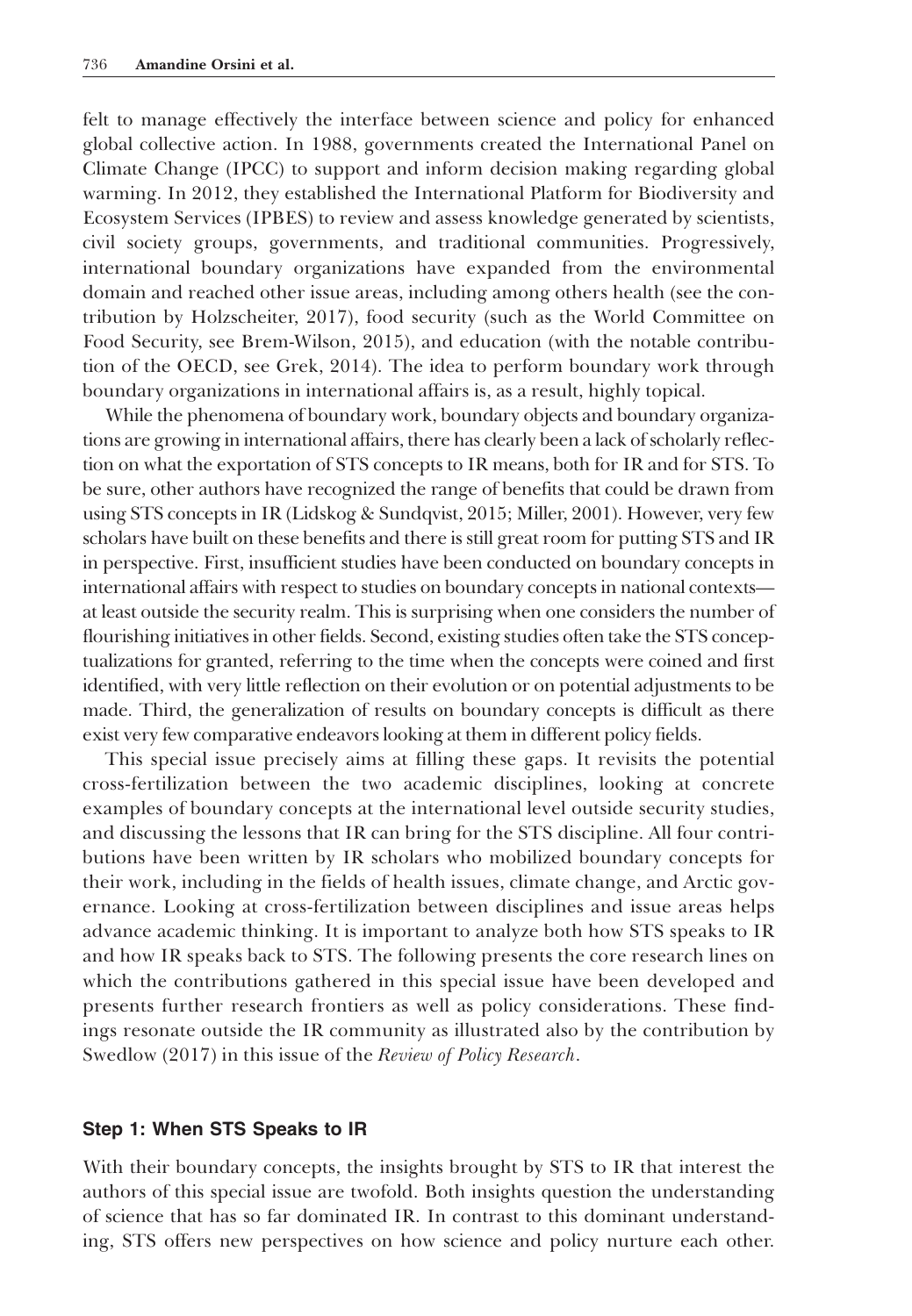The study of boundary concepts in IR has followed developments at lower levels of policy making. The IR community has indeed been somehow hermetic toward the general conceptualization of co-production processes of knowledge involving exchange and combination of data and information from both science and politics and toward more specifically science/policy interfaces, due in part to dominantly opposite approaches and political considerations.

First, STS invites us to rethink the links between science and policy by deconstructing the linear model of science informing policy that has so far dominated in IR. In particular, the landmark concept of "epistemic communities" developed by Peter Haas (1992) is still very much prevalent in IR scholars' understanding of science/policy interactions. This conceptualization developed around two principles describing the relationship between science and policy: the principle of separation and the principle of consensus. According to the epistemic community literature, expertise is distinct from politics, and this distinction is the main warranty of experts' credibility. There is consensus between scientific expert networks on what science is, meaning that science is pure: "Haas and Stevens thus conclude that science must first develop truth and then speak to power" (Lidskog & Sundqvist, 2015, p. 5). To the contrary, the boundary perspective in STS takes a different stand by paying more attention to the complex and varied interrelations between scientists and policy practitioners. To "separation" and "consensus," STS answers "coproduction," "stage management," and "civic epistemology," this latter concept meaning that scientific findings and results should not be taken for granted but rather have to be explained (Morin, 2014).

Second, STS can bring to IR the argument that science, in the same way as policy, is diverse and can be negotiated. Just as there is no one single policy, there is no one single science. One explanation for the lack of consideration of the heterogeneity of science in IR is related to the complexity of decision making at the international level. Besides the initial disciplinary locking of IR around the epistemic community conceptualization, that some authors have tried to bypass by studying other important trends on the international scene like economic trends (Bernstein, 2001), a political locking inherent to the anarchical nature of IR has always been a sensitive issue in IR. The necessary intergovernmental nature of collaboration efforts at the international level means that governments are likely to hold up governance mechanisms that might become supranational and are less keen than in national contexts to provide a full space to processes of knowledge production. As an answer to these political deadlocks, STS has signaled that boundary concepts could open possibilities to develop varied cooperation equilibriums, as long as one could see that both science and policy had to be constructed collectively: "we must be aware that knowledge considered credible and usable in one context may not necessarily be so in another" (Lidskog & Sundqvist, 2015, p. 16).

All the authors of this special issue take these two insights developed by STS concepts into account while studying boundary concepts at the international level. By so doing, in light of the specific conditions characterizing IR (see below), they are likely to bring refinements to the boundary concepts in question.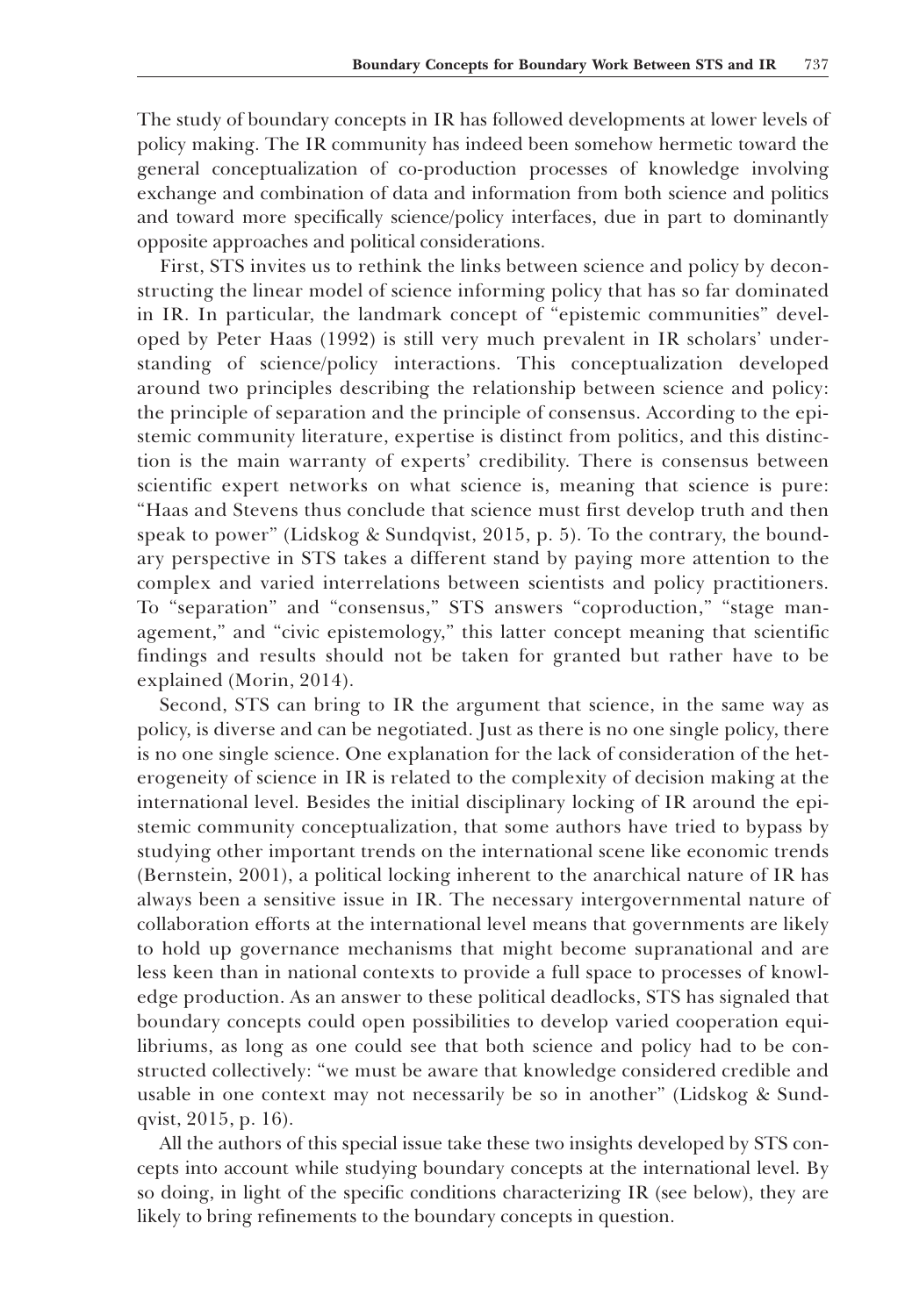#### Step 2: When IR Speaks Back to STS

What can STS learn in return from the way IR scholars have imported boundary concepts? By changing the level of analysis, IR scholars have been faced with challenges that bring new insights. These challenges have revolved around the question of the institutional design of boundary organizations, the heterogeneity of knowledge (and not just science) present at the international level, and the fragmented architecture of international affairs, with no hierarchy, no central government, and an increasing transnational participation in global politics.

First, the institutional design of boundary organizations in international affairs requires innovative mechanisms that could account for horizontal hierarchies. In such context, the success of a boundary organization lies in the legitimacy of the process of knowledge generation. As defined by Cash et al. (2003), "legitimacy reflects the perception that the production of information and technology has been respectful of stakeholders' divergent values and beliefs, unbiased in its conduct, and fair in its treatment of opposing views and interests" (p. 8086). Legitimacy within boundary organizations has usually been understood by STS in two complementary ways, that both look at the structure of organizations. First, scientists and policy makers should jointly participate and interact. This joint involvement is considered necessary so that science can build on politically arbitrated values, and politics can rely on scientifically arbitrated information (Jasanoff, 1996). Studies have found that the IPCC credibility crisis partly results from its conceptualization of policy makers as downstream clients, rather than upstream coproducers of knowledge (Beck, 2011; Lidskog & Sundqvist, 2015). Second, various disciplines should be represented in boundary organizations. Social sciences, in particular, can complement natural sciences by favoring a reflexive and self-critical process. This is likely to minimize the risks of groupthink and of overly confident claims (Lemos & Morehouse, 2005). Some argue that the IPCC social salience suffers from its bias in favor of natural sciences, meaning that its recommendations are rarely translated into concrete measures to be implemented by policy makers, and from its organization into disciplinary silos that again prevents it from developing potential synergies or joint actions across different domains like the economy, the environment or law (Bjurström & Polk, 2011).

IR studies bring interesting further insights on this aspect by indicating that other forms of legitimacy can be explored by looking at agents, with representativeness of these agents being considered as a key within boundary organizations. The international level brings an unforeseen plurality of realities, norms, values, and beliefs compared to the national level of policy making. In the parlance of social network analysis, a boundary organization that aspires to generate credible, legitimate, and salient knowledge requires both external "bridging ties," which connect it with various issue areas, scales, and epistemologies, as well as internal "bonding ties" (Coleman, 1988) to create a dense, balanced, and cohesive group. As a result, a third condition for a boundary organization to succeed, particularly salient at the international level, seems to be related to the social capital of its members, related to their professional and personal contacts, to their past professions, and their social networks (Morin, Louafi, Orsini, & Oubenal, 2017). Ideally, a boundary organization would include individuals from different functions and disciplines but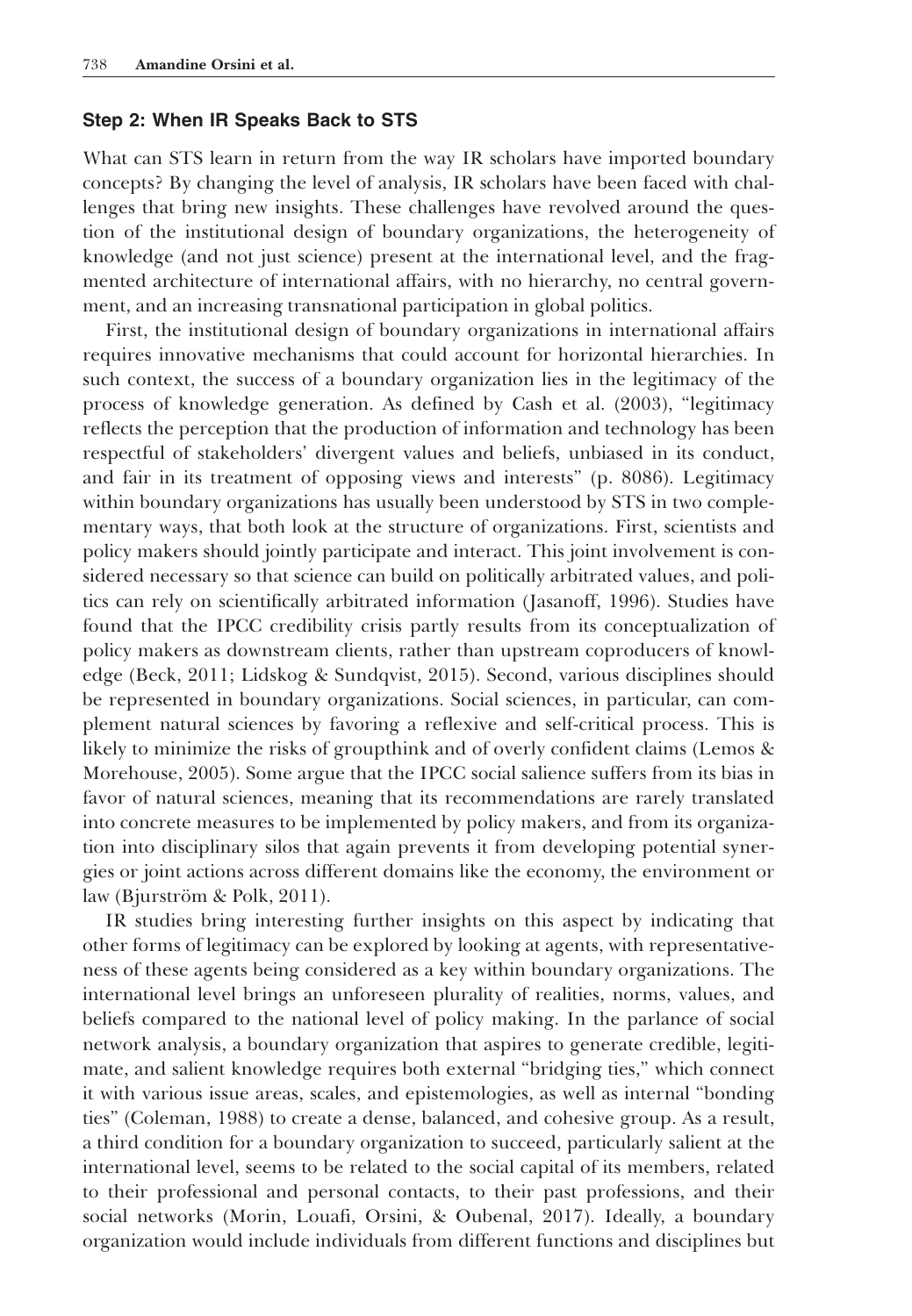also with different types of social capital, and would work with the aim of giving them an equal chance to express their views. Tracing social capital would also help to avoid amalgams between the members of different boundary organizations. In their contribution to this special issue, using the IPCC as a case study, Hughes and Paterson (2017) warn against the danger of favoring experts with a strong social capital over time. Indeed, they demonstrate how experts involved in the IPCC over a long period of time have developed practices aimed at maintaining their reputation for climate expertise, by constantly referring to their work in IPCC reports. To put it more simply, Hughes and Paterson illustrate the risk that science becomes instrumentalized by policy with policy imperatives modifying the scientific agenda accordingly. Another challenge for the design of boundary organizations at the international level is the circulation of experts from one organization to the other, as illustrated in this special issue by the contribution of Holzscheiter (2017) on international health issues. Interfaces are not amalgamations, but in a context of multiple science/policy interfaces it sometimes becomes complicated to renew the assigned experts in that case, boundary organizations can perpetuate inequalities and gaps instead of resolving them. By pointing to individual trajectories, both contributions reintroduce agency into the boundary organization literature, in which discussions of credibility, salience, and legitimacy have tended to be disconnected from agents.

Second, using the boundary concepts at the international level provides insights on the question of knowledge heterogeneity. While STS is rather optimistic concerning the potential role of boundary concepts in solving local and national political issues, the absence of a common social, cultural, administrative, and political background makes it even harder than expected for actors' understandings to converge at the international level. The difficulty does not just lie in the nature of the scientific data to be used but revolves around the fact that there exists an incredibly wide range of understandings of what "science" is at the international level. Miller (2001) refers to hybrid management in respect of this plurality. The word "knowledge" is also probably more accurate than "science" at the international level, as it encompasses other understandings such as "traditional knowledge," "managerial knowledge," or "local practices" that are most of the time lost in translation. IR studies of boundary organizations indicate that knowledge can be produced and brought into the debates by actors other than scientists or policy makers. In her contribution to this special issue on boundary work performed by the Arctic Council, Spence (2017) clearly demonstrates this shift from a classical understanding of science to an effort to include other sorts of knowledge into the equation.

Third, the fragmented architecture of international affairs, compared to the more centralized governance architecture of national contexts, has changed the framework in which boundary concepts are performed. Fragmented architecture puts emphasis on the recent issue of institutional interactions and regime complexes at the international level that might create synergies but also overlap redundancies and incoherencies among different international institutions (Orsini, Morin, & Young, 2013). In IR, this means that several boundary objects or organizations are at the crossroads of different international regimes interacting on the same issue area. For instance, transboundary national parks are party to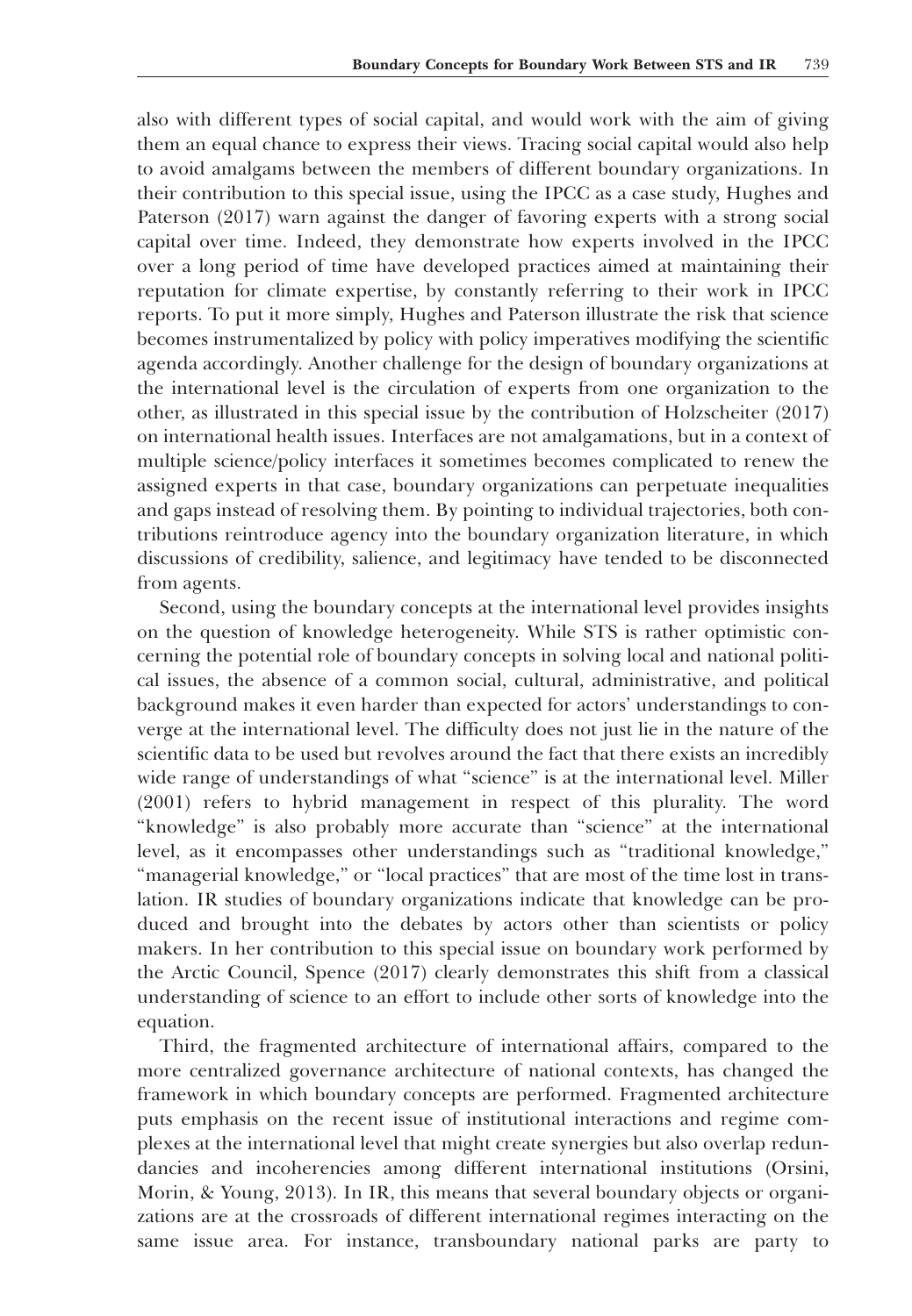international regimes of conservation, tourism, and intellectual property. The context in which boundary concepts are developed at the international level is already populated by an extensively broad range of norms, principles, and rules. In this fragmented architecture, boundary organizations could play a great role, by reducing tensions between international regimes when their members are representatives of different alternative understandings, like the IPBES in the biodiversity field (Morin et al., 2017). Partnerships are also promising forms of boundary structures (Gupta, Pistorius, & Vijge, 2016). In this special issue, Holzscheiter (2017) shows that public–private partnerships populate the field of polio eradication, creating synergies but also conflicts in the global management of this sensitive issue. She also clearly illustrates a sort of two-level game whereby external influences such as the competition for resources or the fragmentation of global health governance shape the internal structure of boundary organizations.

#### Research Frontiers and Policy Considerations

So far, IR studies have tended to rely on a unique model of science informing policy, the epistemic communities model that does not work properly at its level of analysis. For its part, STS has developed sophisticated accounts of the interface between science and policy for decision making but is slow in renewing and updating these conceptualizations. This special issue attempts to take both limitations into account by presenting up-to-date contributions on boundary concepts in current international affairs.

The contributions presented open at least three new research frontiers that could be further investigated in future research and that already lead to important policy considerations. First, IR introduces the idea to rethink STS conceptualizations in a context of horizontal, multiple, and diffuse hierarchies. Such a novel institutional context could call for new research methodologies to study boundary concepts. While STS scholars have favored single and detailed case studies accompanied by ethnographic fieldwork and extended interviews, the number of actors and interactions concerned at the international level limit the potential feasibility of such methods at this level of analysis. The contribution by Hughes and Paterson (2017) in this special issue introduces social network analysis as a promising research tool for boundary concepts in IR. Other quanti/quali methodologies could be used like surveys or statistical correlations of social capital coding. These studies would help identify the social dynamics of boundary objects and help design them as more representative. These new methodologies could be used as innovative instruments and benchmarks by international organizations and science/policy platforms to improve their current representativeness.

Second, boundary concepts have so far been undertheorized. Despite the early attempt by Cash et al. to systematize in 2003 the study of knowledge systems, there is no clear model of efficient boundary objects or boundary organizations available in the current literature. Such models would require further case studies and a further comparison effort across cases. As a starting point, the contribution by Compagnon and Bernstein (2017) to this special issue already indicates that boundary organizations might be helpful if they produce "usable knowledge" and social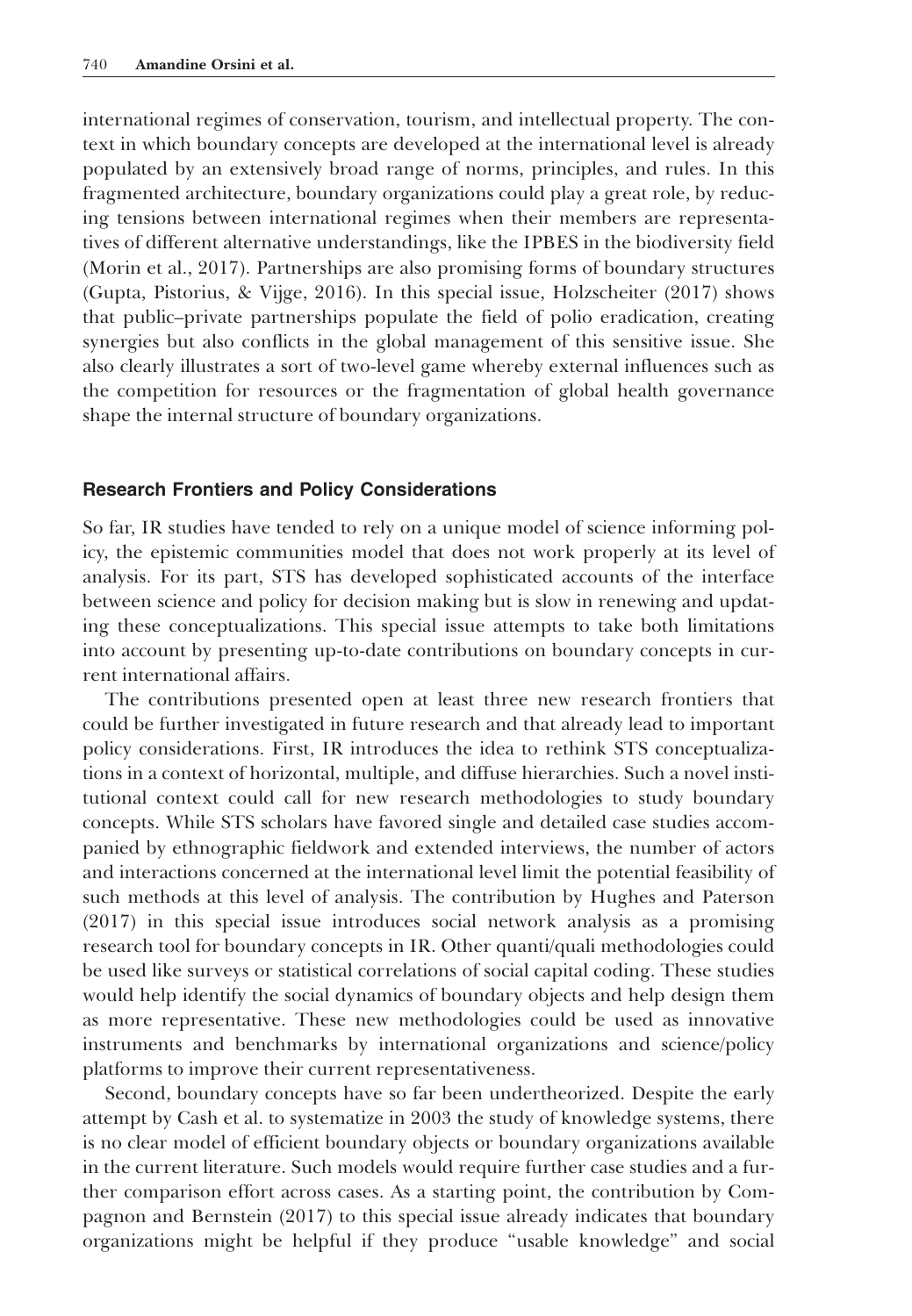learning conditions by better recognizing the politicization of science. Successful initiatives could be better highlighted and serve as examples to follow. To the contrary, difficulties should also be recognized so that they can be overcome. The diversity of the international scene also brings a diversity of situations that can inform each other.

The third challenge is the risk of the marginalization of boundary efforts due to external power pressures. While thinking about ways to design performing boundary objects and organizations is important, their interactions with other organizations and/or the too-high external pressures that they will encounter might undermine their relevance. The contribution by Holzscheiter (2017) unravels the potentially negative conflicts and redundancies that a proliferation of boundary concepts can create. The contribution by Spence (2017) also indicates a trade-off between boundary work and decision making: the more sophisticated boundary work an institution seems to perform, the less it will have decision-making power, as illustrated in the case of the Arctic Council. A balance between boundary work and decision-making functions has to be reached. Otherwise boundary work, even if highly elaborated, faces the risk of being sidelined and policy irrelevant.

#### Acknowledgments

This research benefited from the support of the Agence nationale pour la recherche française in the framework of the project ANR-12-GLOB-0001-03 CIRCULEX. We would like to thank Rocco Bellanova for his useful comments on this introduction.

#### **Note**

1 This project is similar to two other projects combining this time the STS concept of translation with IR; see the 2013 International Political Sociology special issue on "Actor-Network Theory" and "International Relationality: Lost (and Found) in Translation," 3(7), and Barry (2013).

#### About the Authors

Amandine Orsini is Professor of International Relations at the Université Saint-Louis in Brussels. She specializes in global environmental politics and international institutions. Her most recent research concerns regime complexes and has been published in Cambridge Review of International Affairs, Journal of International Relations and Development, and Environmental Policy and Governance.

Sélim Louafi is Senior Research Fellow at the Centre International de Recherche Agronomique pour le Développement (Cirad, Montpellier, France) where he is part of a team of biologists and geneticists working on science and global policy interactions in the field of agricultural biodiversity. He is also a member of the Capacity Building Task Force of the International Platform on Biodiversity and Ecosystem Services (IPBES) and a member of the Comité Economique, Ethique et Social of the Haut Conseil des Biotechnologies (France). His research was supported by a Marie Curie International Outgoing Fellowship within the 7th European Community Framework Programme (# 628785/FP7-PEOPLE-2013-IOF). Recent publications have appeared in Global Food Security and Journal of International Relations and Development; and in a contributed chapter in The Intergovernmental Platform on Biodiversity and Ecosystem Service (IPBES): Challenges, Knowledge and Actors (Routledge, 2017).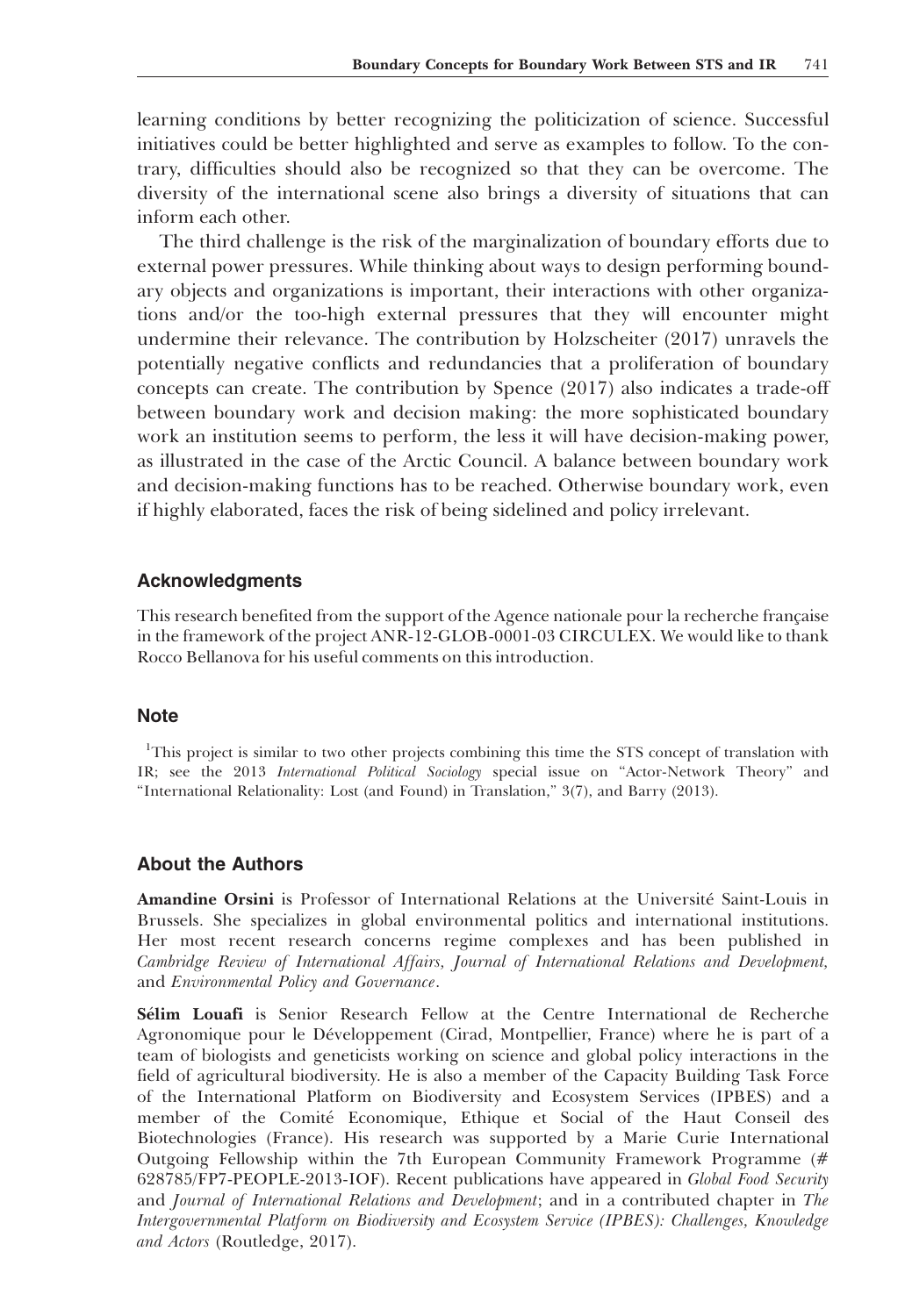Jean-Frédéric Morin is Associate Professor at Laval University (Québec City, Canada), where he holds the Canada Research Chair in International Political Economy. Before being invited to hold this research chair, he was professor at Université libre de Bruxelles from 2008 to 2014. His most recent research projects look at institutional complexes, legal innovations, transnational expert networks, and policy diffusion in the fields of trade, intellectual property, investment and environment. His most recent working papers can be downloaded from [www.chaire-epi.ulaval.ca.](www.chaire-epi.ulaval.ca)

#### **References**

- Barry, A. (2013). The translation zone: Between actor-network theory and international relations. Millennium: Journal of International Studies, 41(3), 423–429.
- Beck, S. (2011). Moving beyond the linear model of expertise? IPCC and the test of adaptation. Regional Environmental Change, 11(2), 297–306.
- Bernstein, S. (2001). Epistemic communities, science, and international environmental governance. In S. Bernstein (Ed.), The compromise of liberal environmentalism (pp. 122-177). New York: Columbia University Press.
- Bjurström, A., & Polk, M. (2011). Physical and economic bias in climate change research: A scientometric study of IPCC Third Assessment Report. Climatic Change, 108(1–2), 1–22.
- Brem-Wilson, J. (2015). Towards food sovereignty: Interrogating peasant voice in the United Nations Committee on World Food Security. The Journal of Peasant Studies, 42(1), 73–95.
- Cash, D. W., William, C. C., Alcock, F., Dickson, N. M., Eckley, N., Guston, D. H., ... Mitchel, R. B. (2003). Knowledge systems for sustainable development. Proceedings of the National Academy of Sciences, 100(14), 8086–8091.
- Coleman, J. (1988). Social capital in the creation of human capital. American Journal of Sociology, 94, 95–120.
- Compagnon, D., & Bernstein, S. (2017). Nondemarcated spaces of knowledge-informed policy making: How useful is the concept of boundary organization in IR? Review of Policy Research, 34, 812–826.
- Gieryn, T. F. (1983). Boundary-work and the demarcation of science from non-science: Strains and interests in professional ideologies of scientists. American Sociological Review, 48(6), 781–795.
- Grek, S. (2014). OECD as a site of coproduction: European education governance and the new politics of "policy mobilization." Critical Policy Studies, 8(3), 266-281.
- Gupta, A., Pistorius, T., & Vijge, M. J. (2016). Managing fragmentation in global environmental governance: The REDD+ Partnership as bridge organization. International Environmental Agreements: Politics, Law, Economics, 16(3), 355–374.
- Guston, D. H. (2001). Boundary organizations in environmental policy and science: An introduction. Science, Technology, & Human Values, 26(4), 399–408.
- Haas, P. M. (1992). Banning chlorofluorocarbons: Epistemic community efforts to protect stratospheric ozone. International Organization, 46(1), 187–224.
- Holzscheiter, A. (2017). Coping with institutional fragmentation? Competition and convergence between boundary organizations in the global response to polio. Review of Policy Research, 34, 767–789.
- Hughes, H., & Paterson, M. (2017). Narrowing the climate field: The symbolic power of authors in the IPCC's assessment of mitigation. Review of Policy Research, 34, 744–766.
- Jasanoff, S. (1996). Is science socially constructed—And can it still inform public policy? Science and Engineering Ethics, 2(3), 263–276.
- Lemos, M. C., & Morehouse, B. J. (2005). The co-production of science and policy in integrated climate assessments. Global Environmental Change, 15(1), 57–68.
- Lidskog, R., & Sundqvist, G. (2015). When does science matter? International relations meets science and technology studies. Global Environmental Politics, 15(1), 1–20.
- Michaels, S. (2009). Matching knowledge brokering strategies to environmental policy problems and settings. Environmental Science and Policy, 12, 994–1011.
- Miller, C. (2001). Hybrid management: Boundary organizations, science policy, and environmental governance in the climate regime. Science, Technology,  $\mathcal G$  Human Values, 26(4), 478–500.
- Morin, J.-F. (2014). Paradigm shift in the global IP regime: The agency of academics. Review of International Political Economy, 21(2), 275–309.
- Morin, J.-F., Louafi, S., Orsini, A., & Oubenal, M. (2017). Boundary organizations in regime complexes: A social network profile of IPBES. Journal of International Relations and Development, 20(3), 542–577.
- Offermans, A., & Glasbergen, P. (2015). Boundary work in sustainability partnerships: An exploration of the round table on sustainable palm oil. Environmental Science and Policy, 50, 34–45.